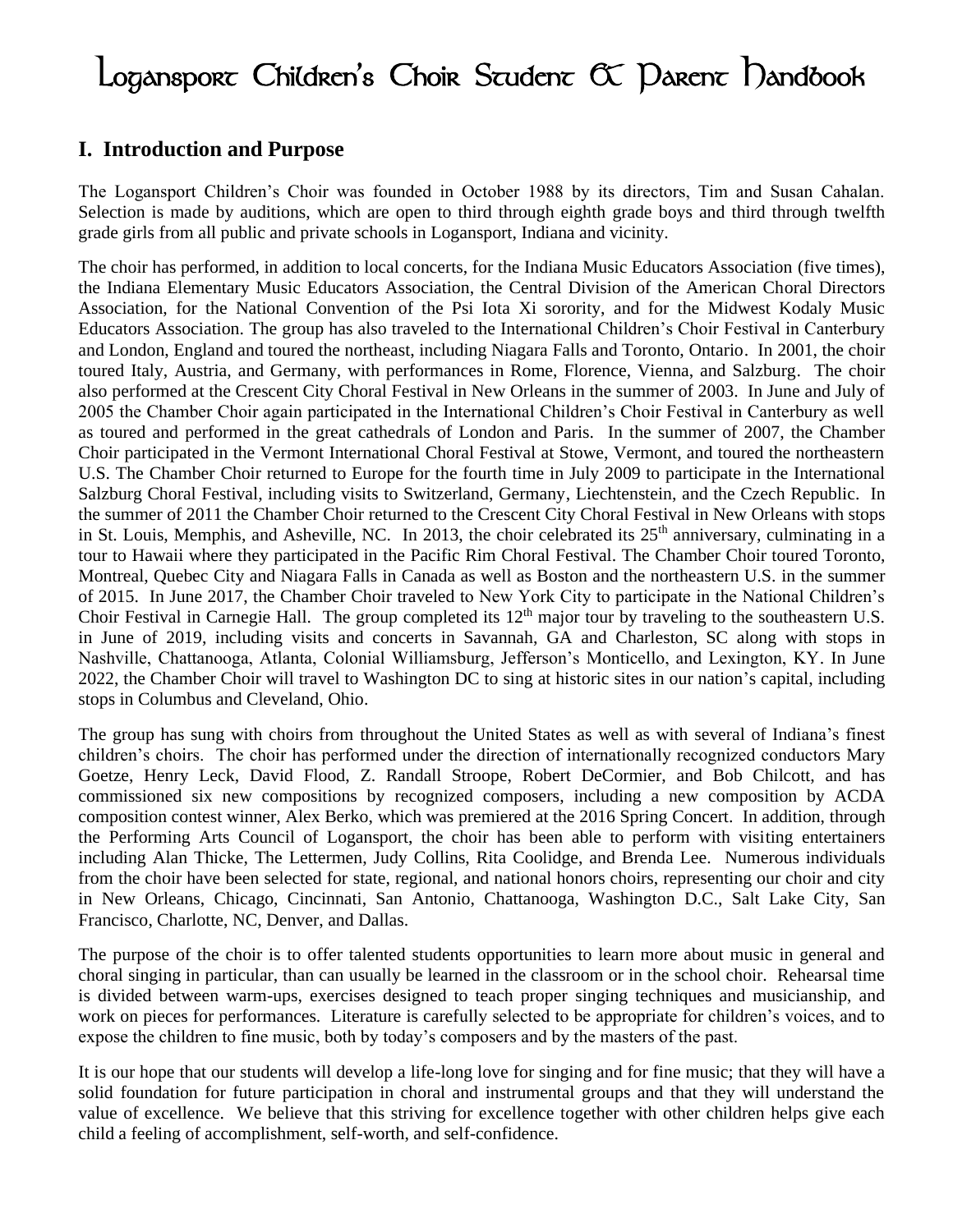### **II. Instructional Goals – Divisions of LCC**

**CONCERT CHOIR** – consisting of students in grades 3 through 8, this group brings young singers together with experienced voices for the benefit of both.

**CHAMBER CHOIR** – consisting of students in grades 6 through 8 from the Concert Choir, as well as treble-voiced veteran members of LCC now in high school, this group was formed to provide our experienced singers with an opportunity to perform more advanced literature, and to progress at a pace appropriate to their level of experience. The Chamber Choir is the primary touring ensemble of LCC. In major tour years, fifth grade students who have completed at least one previous year in the choir are invited to join the Chamber Choir in the second semester.

The choirs will also often perform together, particularly at our annual Winter and Spring Concerts.

Please note: **Students in grades 6, 7, and 8 are members of both the Concert Choir and Chamber Choir and attend rehearsals on Mondays and Wednesdays.**

#### **III. Impact of Covid-19 on LCC Rehearsals and Concerts**

The coronavirus pandemic has impacted all of us and LCC is no exception. While we are ready to make music with the students again, we want to do so as safely as possible and will follow the guidelines from national choral organizations and LCSC in order to create a safe environment for our singers. Therefore, the following procedures will be in place:

- 1. Since LCSC schools have implemented a mask mandate through Sept. 30, **masks are required for all singers and adults at all rehearsals and meetings** through that date. LCSC will revisit that policy at the end of September, and we will comply with whatever new policy is put in place at that time.
- 2. If your child exhibits any possible Covid-related symptoms cough, runny nose, fever, etc. he/she should not attend LCC rehearsals.
- 3. If your child is quarantined by their school, he/she cannot attend rehearsals.
- 4. At this time, we do not anticipate any restrictions in crowd size at our Winter or Spring Concerts, although masks *may* need to be worn by choir members and audience.
- 5. Please check your email inbox regularly and join our Remind app group (find instructions on last page of this handbook) to keep up-to-date on any changes/cancellations regarding practices and performances.

#### **IV. Membership**

The Logansport Children's Choir is designed to be a positive learning experience for our children, one that they will carry with them throughout their lifetime. Members should take to heart the meanings of "commitment" and "responsibility". They should feel a sense of pride at being in this very special organization and not take their membership lightly. **Enrollment into LCC is for the season of September through May**, and each member is expected to remain active and committed to the program for the entire term. These young people will be sharing some wonderful times together, both musically and socially. While we do expect students to commit to LCC for an entire year, if you find it necessary to remove your child from the choir, please contact Mr. or Mrs. Cahalan so that we know your child will not be with us any longer.

#### **V. Membership Fees (Tuition) and Fundraising**

In order to ensure the future of our choir, the Logansport Children's Choir Board of Directors has adopted a nonrefundable annual tuition program for the members of the Logansport Children's Choir:

\$150.00 per year for once-a-week choir students

\$200.00 per year for twice-a-week choir students

\$175.00 per year for fifth grade members who are participating in the 2022 tour and plan to join the Chamber Choir in the second semester

There are two main options for payment of the annual tuition:

Option 1 – Full payment by October 1

Option 2 – Three equal payments due October 1, November 1, and December 1

If necessary, we can also make special arrangements for payment, but *we must receive this arrangement in writing by September 29 th .*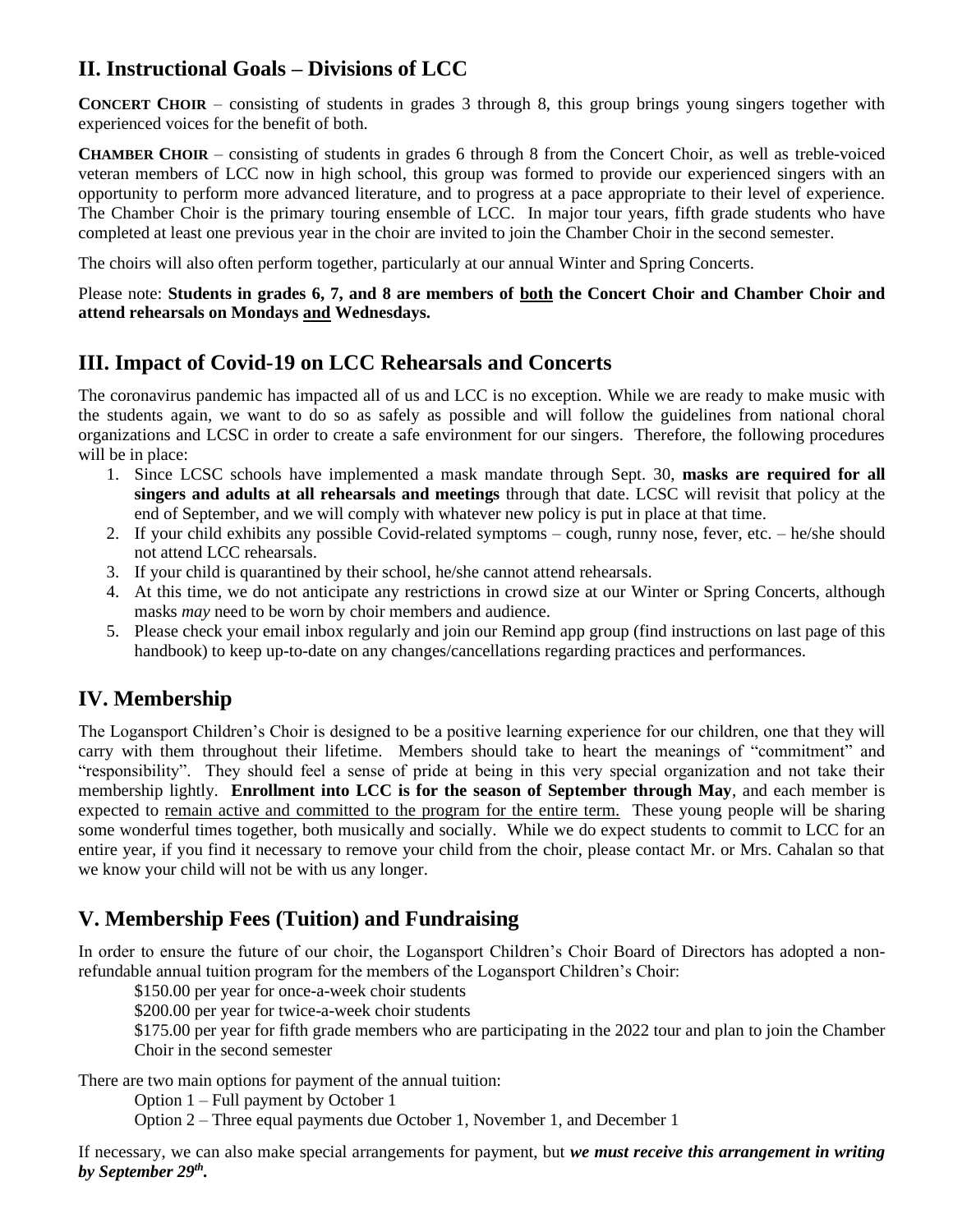### **V. Membership Fees (Tuition) and Fundraising, continued**

Payments can be made by cash, check, or money order. Please write on the memo line of all checks and/or money orders as to what the payment is for and send cash payments in a labeled envelope. All checks should be made payable to either Logansport Children's Choir or LCC. **Tuition payments can also be made ONLINE through PayPal**. Visit the Forms, Letters, & Payments page of our website at [www.logansportchildrenschoir.org](http://www.logansportchildrenschoir.org/) and use Visa, Mastercard, American Express, Discover, or your own PayPal account to make partial or full tuition payments.

For families with more than one child in LCC, there will be a \$25.00 discount for each additional child. In addition, it will be required that each family raise at least \$25.00 in donations through the annual "Friends of the Logansport Children's Choir" campaign. It is also expected that all members will actively participate in each of our other fundraising activities, generally four or five projects per year – more in major touring years.

#### **VI. Commitment to School Music Programs**

It is expected that LCC students will use their musical skills in their individual schools. Elementary students should participate in their school choirs, if there is a choir available at their school. LCC members who attend the Columbia Sixth Grade Academy or Logansport Junior High School are required to participate in the school choir unless it is a direct conflict with an honors or remedial class. Other conflicts which prevent a student from participating in their 6<sup>th</sup>, 7<sup>th</sup>, or 8<sup>th</sup> grade choir should be discussed directly with Mr. Cahalan. High school students are strongly encouraged to participate in choir, band, or both.

#### **VII. Rehearsal Schedule and Attendance**

Rehearsals are held in the Logansport High School Choir Room. **Concert Choir rehearses on Mondays from 3:45- 5:00 p.m. Chamber Choir rehearses on Wednesdays from 3:45-5:15 p.m.** (Chamber Choir rehearsals ARE 15 minutes longer than Concert Choir rehearsals.) There will also be combined rehearsals of the entire choir on Wednesdays as concert dates approach. A complete rehearsal schedule will be sent home at or near the beginning of each semester. A monthly calendar will also be sent home and will contain changes or updates to the schedule. In addition, the complete schedule can also be found on our website at [www.logansportchildrenschoir.org.](http://www.logansportchildrenschoir.org/) The choir's season is generally September through May. Membership in LCC is a commitment to faithful, consistent, and punctual attendance. It is expected that rehearsals will be a **very high priority** in each child's life. A choir member may be excused from rehearsals if a legitimate conflict occurs. In order to be excused, Mr. or Mrs. Cahalan must be notified by phone, e-mail, or written note, BEFORE the planned absence if at all possible.

Of particular importance are the final rehearsals before our Winter and Spring concerts. All choir members are expected to attend these rehearsals. If a child misses any part of the mandatory rehearsal before the Winter or Spring concert, the child will not be allowed to sing at the concert. The only exceptions are illness/quarantine of the child or participation in a high school varsity meet or game. In case of inclement weather, please check your email inbox and/or the Remind app, Twitter & Facebook for any announcement regarding cancellation. If the Logansport Community Schools are dismissed early or closed on a Monday or Wednesday, LCC will not rehearse.

Excessive absence from rehearsal may result in removal from the choir.

#### **VIII. Reminders for Successful Membership**

- 1. Parents/guardians are responsible for the student's transportation to and from rehearsals and performances. There are some LCSC school buses from the elementary and middle schools that happen to stop at LHS and some of our members have been able to take advantage of this in past years. Arrangements for any LCSC bus transportation should be made directly with your child's school.
- 2. Arrive on time before rehearsal and report to your assigned place in the choir room. Students should be **dropped off between 3:30-3:45** and **picked up promptly at 5:00** (Mondays) or **5:15** (Wednesdays) at **Door 12** in the back of the high school. *(Please note that Door 12 cannot be unlocked until 3:25.)* Those dropping off students should **NOT PARK in any of the drives leading down to Door 12**. Buses are constantly using these driveways all day and cars parked along the curbs often prevent the buses from getting through. You are welcome to stop along the curb for a few seconds in order to drop off your child, but if you need to stop for a longer period of time, please park in one of the high school lots until your child can be dropped off quickly. Please be sure to follow this rule as we have had several complaints from bus drivers about not being able to access these driveways. When picking up students after practice however, you are welcome to park along the driveways since the bus routes are finished for the day by the time we dismiss.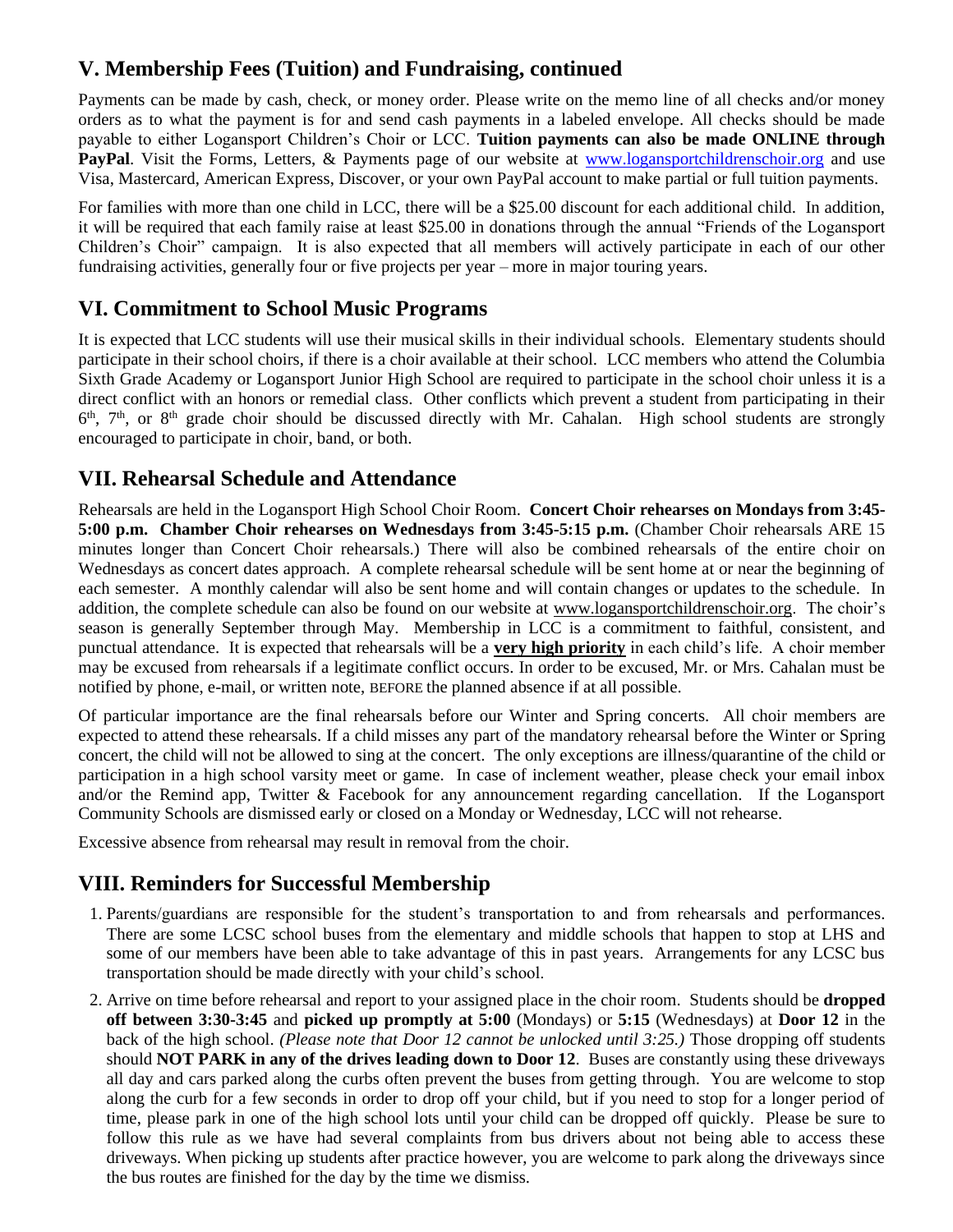#### **VIII. Reminders for Successful Membership, continued**

- 3. Give attendance notes, permission slips, etc. to Mr. or Mrs. Cahalan before rehearsal begins.
- 4. **Do not roam through Logansport High School at any time!** We are guests in this building and have limited access to the facilities. Students are not to be out of the choir room at any time without permission of Mr. and Mrs. Cahalan. Students are reminded to report directly to the choir room after entering the building - do not roam through the hallways or enter the weight room on your way to and from the choir room.
- 5. Communication with the parents is primarily through letters, either emailed or sent home with the child. **It is expected, and very important, that the parent will read each letter right away.** Failure to read a letter will not be an excuse if it causes for example, a missed performance. **IMPORTANT: Please be sure that we have an accurate, up-to-date, and frequently checked email address for you.** We do a lot of our communication through the LCC gmail account [\(logansportchildrenschoir@gmail.com\)](mailto:logansportchildrenschoir@gmail.com), and you will miss important messages if we do not have your accurate information (including home address). In addition, we will announce upcoming events through email and on the LCC website, Remind app, Google calendar, Facebook page and/or our Twitter account @logansportchoir.
- 6. Parents are requested to pick up students promptly to avoid confusion and unnecessary worry. It is the choir's responsibility not to leave any student of any age waiting on a parent when the directors leave LHS.

#### **IX. Performances**

Major performances – Winter and Spring Concerts, trips, performances involving the entire choir – are few in number and are **MANDATORY**. The only exceptions will be conflicts that were already on the choir member's calendar at home at the time of notification of a choir performance. Mr. or Mrs. Cahalan should be notified of any such conflicts immediately – months before the concert in many cases.

Chamber Choir "community" performances for clubs, service organizations, etc. are to be attended by each member unless a conflict exists. Mr. or Mrs. Cahalan will attempt to work with members of the Chamber Choir and their parents but if, as mentioned earlier, LCC is a very high priority, when conflicts arise it can be expected that it will not always be the LCC performance that is missed. Compromise on both sides is required, and it is expected that parents will help prevent excessive absence from Chamber Choir performances.

# **X. Concert Dress**

Just as the ensemble's sound is important, so is the ensemble's appearance. A well-groomed, neatly uniformed ensemble is essential for a truly professional and artistic experience.

Good personal hygiene is a must for all singers. **Shirts are to be tucked in.** Clean combed hair is always expected of each singer whenever a specific appropriate dress is required. Hair should be groomed **away from the face** and may be fastened with natural (matching hair color) barrettes (**no bows, ribbons, clips, or colored barrettes**). Hair must be of a natural color – no member with pink, blue, purple, etc. hair color will be allowed to perform. No obvious make up – including fingernail polish – is necessary. Dangling earrings, necklaces, bracelets, or visible piercings (other than ears) will not be allowed. Small earrings, such as tiny pearls or gold/silver studs, are acceptable.

A singer who fails to dress properly for an event may not be allowed to participate.

*- Uniform description on next page -*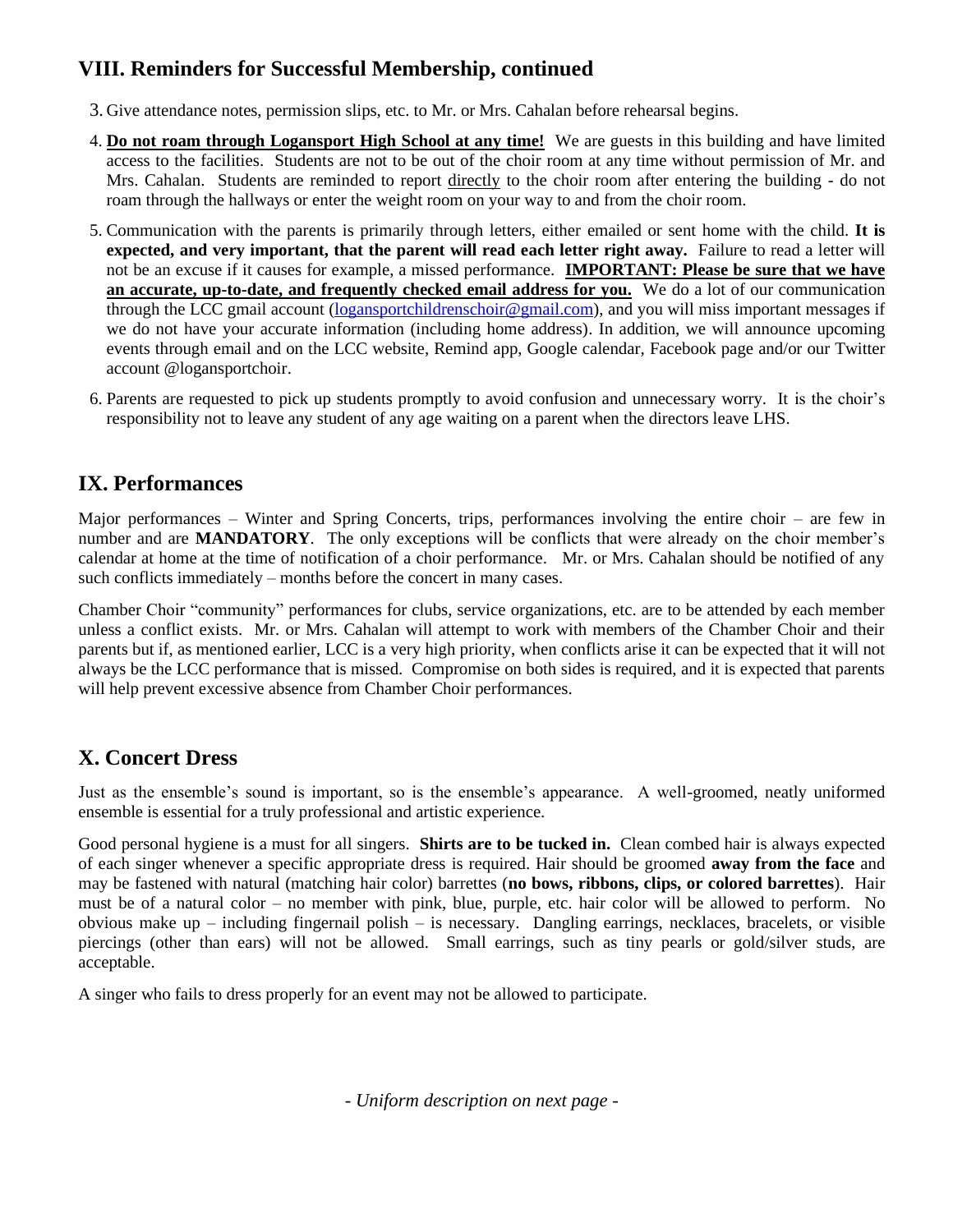# **OFFICIAL UNIFORMS OF THE LOGANSPORT CHILDREN'S CHOIR**

#### *Casual Uniform – Boys and Girls*

Green LCC polo shirt\* Maroon LCC polo shirt\* (**Chamber Choir & 5th graders participating in the 2022 tour ONLY**) "Stone" colored pants Clean WHITE tennis shoes

#### *Formal Uniform*

BOYS: Black dress pants White, oxford cloth, long sleeve, button-down collar shirt\* LCC tie\*\* Black socks Black dress shoes Vests\*\*(Chamber Choir ONLY)

GIRLS: Black circle skirt\* White shirt\* (as above) LCC tie\*\* Suntan colored hose Black dress shoes (flat!) Vests\*\*(Chamber Choir ONLY)

\* Purchased through LCC

\*\*Distributed by LCC (not purchased by parent)

#### *Optional Items*

LCC long-sleeved T shirt LCC Sweatshirt and/or "Hoodie" LCC tie dyed T shirt *(Required for 2022 tour participants)* LCC drawstring bag LCC duffle bag LCC Garment Bag *(Required for 2022 tour participants)*

#### **XI. The Board of Directors**

The Logansport Children's Choir is a not-for-profit corporation dedicated to the ideals of high quality singing for children in Logansport. The corporation is overseen by a volunteer Board of Directors. These individuals give their time, talents, and expertise to ensure that the goals of the choir are met in a clear and business-like manner. The staff of LCC appreciates the great efforts of these volunteers to keep the artistic opportunity alive for young singers in our city.

#### **XII. Parent Committees**

The Logansport Children's Choir depends greatly on parent volunteers and annually has several parent committees (uniforms, concert help, chaperones, fundraising, etc.). Parents are encouraged to serve on or chair one of these committees and may sign up to do so at the annual season-opening parent meeting.

# **XIII. Conclusion**

It is expected that parents of LCC students read, understand, and follow the guidelines spelled out above. Failure to do so may result in the student's removal from the choir.

The Board of Directors reserves the right to remove any child from the choir if it is deemed in the best interest of the group to do so.